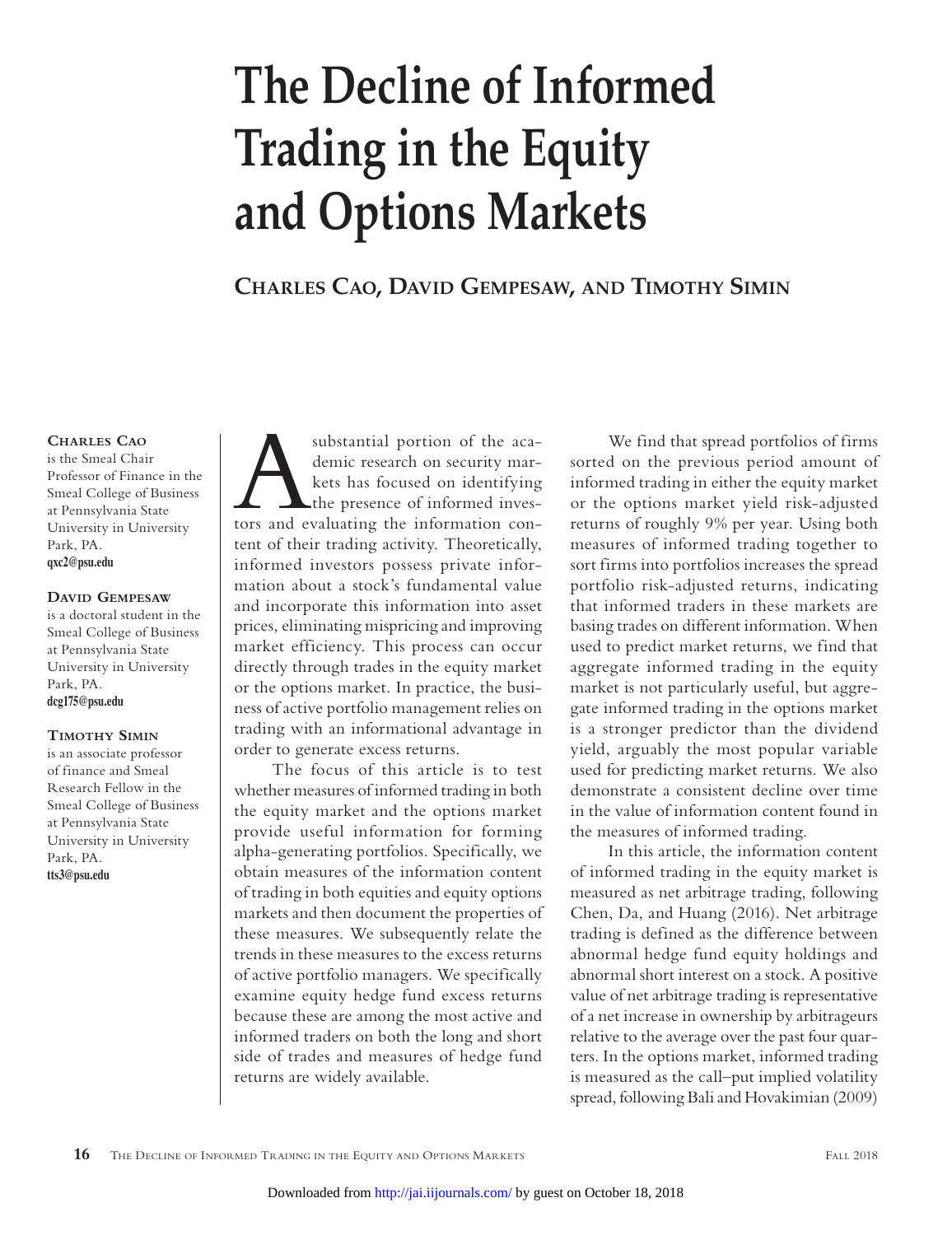and Cremers and Weinbaum (2010). The difference between call and put implied volatility captures relative price pressure between calls and puts for a given stock. If informed traders trade in the options market in addition to the equity market, then violations of put–call parity reflected through the implied volatility spread may carry private information about future stock prices.

Consistent with the past studies on these measures of informed trading, we find that net arbitrage trading and the call–put implied volatility spread independently predict the future cross section of stock returns. Sorting stocks into equal-weighted quintile portfolios according to net arbitrage trading (call–put implied volatility spread) produces a difference in average returns between the extreme quintiles of 0.78% (0.91%) a month. In contrast to previous studies, we show that return predictability of informed trading in each market remains significant even after controlling for informed trading in the other market. Using an independent portfolio sorting approach, the predictive ability of each variable exists within each quintile portfolio formed on the other variable. These results indicate that the explanatory power of informed equity trading for the cross section of future returns is different from that of informed options trading. The average cross-sectional correlation between these two measures of informed trading is only 1.1%, further reinforcing the conclusion that they capture different types of information.

Using stock-level Fama and MacBeth (1973) return regressions, we show that the magnitude and statistical significance of the average slope coefficient estimates on net arbitrage trading and the call–put implied volatility spread are essentially the same in regressions excluding the other variable as they are in regressions where both variables are included. The information content of each variable also appears to be unrelated to a measure of mispricing proposed by Stambaugh, Yu, and Yuan (2015) that captures overpricing or underpricing across a number of well-known return anomalies. We find a stronger positive time-series correlation between aggregate measures of informed equity trading and informed options trading. However, only aggregate informed options trading has significant ability to predict future market returns.

Although our results suggest that incorporating measures of informed trading is useful for equity investors looking for an alternative investment strategy,

a subsample analysis indicates that this usefulness has declined over time. Risk-adjusted returns of spread portfolios of stocks sorted by informed trading in the previous period fall to roughly 3% to 6% a year by the end of our sample period. The ability of the informed trading measures to explain the cross section of stocklevel alpha has also declined. Notably, rolling alphas of the informed trading spread portfolios exhibit significant negative trends that are highly correlated with decreases in the alpha of equity hedge funds. The decrease in the ability of informed trading to generate alpha combined with the decline in hedge fund alphas are consistent with the argument that capacity constraints in the hedge fund industry are increasingly binding.

In summary, we demonstrate that the return predictive power of informed equity trading is different from that of informed options trading and that informed trading from both the equity and options markets is useful in portfolio formation, but this usefulness is declining over time. Although prior papers in this area focused on informed trading in a single market, we control for informed trading in other connected markets. We also identify differences between informed equity trading and informed options trading, specifically in the long-term predictive ability of the two measures, the average characteristics of the stocks targeted by informed traders in each market, and the ability of these measures to forecast future returns.

This article is organized as follows. The next section describes the data from the equity and options markets. The following section presents evidence of cross-sectional predictability using measures of informed equity and options trading jointly. The subsequent section investigates the cross-sectional differences between the two informed trading measures in their long-term predictive power and their relationship to stock characteristics. We then examine time-series predictability of market returns using both measures of informed trading and include a subsample analysis of our results. Concluding remarks are provided in the final section.

## **DATA**

Since 1978, all institutional investors with at least \$100 million in assets under discretionary management are required by the SEC to report long positions in common stocks greater than 10,000 shares or \$200,000 in market value on a quarterly basis. Thomson Reuters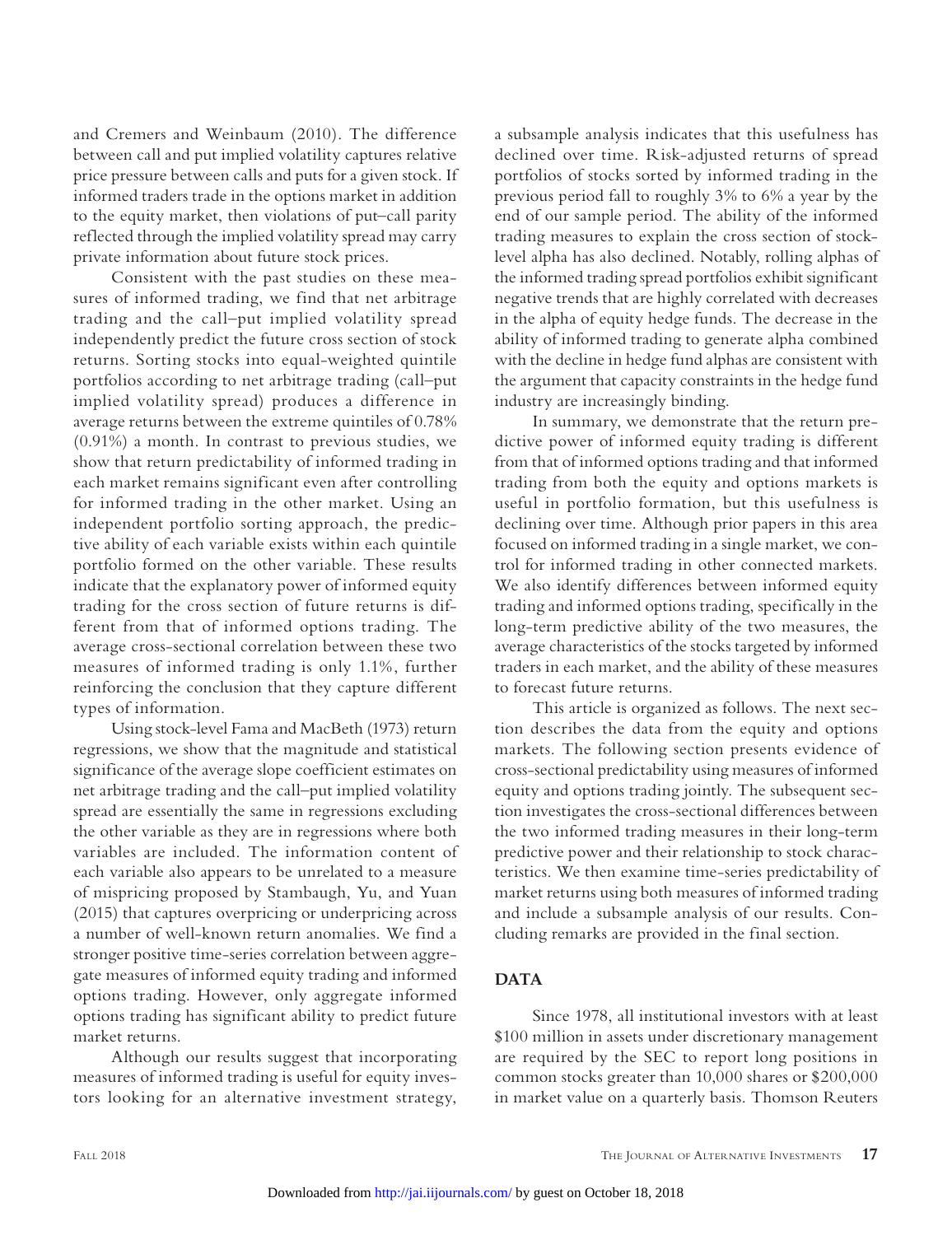classifies institutions into five categories (banks, insurance companies, investment management companies, investment advisors, others) and does not separately distinguish hedge funds from investment advisors or other types of institutional investors. To construct the measure of informed trading in the equity market, we use data from Thomson Reuters 13F institutional ownership database in conjunction with the sample of hedge fund companies constructed by Cao, Liang, Lo, and Petrasek (2018) and Cao and Petrasek (2014). To identify hedge fund ownership, the authors collected hedge fund company names from six hedge fund databases (TASS, HFR, CISDM, Barclay Hedge, Morningstar, and Bloomberg) and matched these names to the 13F data. Unmatched investment advisors and other institutions are manually checked to determine whether they are a hedge fund company. Each identified company is then manually checked to ensure that the company's primary business is hedge fund operation. The final sample consists of 1,517 hedge fund management companies managing more than 5,000 individual hedge funds from 1981 to 2012. Quarter-end short interest data are obtained from the Compustat Short Interest file. Because NASDAQ stocks are not included in the Compustat Short Interest file until after 2003, short interest data from Bloomberg are also used whenever the Compustat data are missing.

Using the institutional ownership data and short interest data, the following variables are constructed at a quarterly frequency, as in Chen, Da, and Huang (2016):

- 1. *Hedge fund ownership* (HF) is the ratio of shares owned by hedge funds to the number of shares outstanding. If a stock is not held by any hedge fund, HF is set to zero.
- 2. *Short interest* (SR) is the ratio of shares held short to the number of shares outstanding. If a stock is not included in the short interest data, SR is set to zero.
- 3. *Abnormal hedge fund holdings* (AHF) is the current value of HF minus the moving average of HF over the past four quarters.
- 4. *Abnormal short interest* (ASR) is the current value of SR minus the moving average of SR over the past four quarters.
- 5. *Net arbitrage trading* (AHFSR) is the difference between abnormal hedge fund holdings and abnormal short interest. We use net arbitrage trading as the measure of informed trading in the equity market.

Data on options are available beginning in 1996 from OptionMetrics. The OptionMetrics volatility surface file contains the interpolated volatility surface for a set of standardized options. The volatility surface incorporates information from listed options with various strikes and maturities and is calculated separately for calls and puts. The primary measure of informed trading activity in the options market is the call–put implied volatility spread (CPVOL), defined as the difference in call implied volatility (CVOL) and put implied volatility (PVOL) following Bali and Hovakimian (2009) and Cremers and Weinbaum (2010). We construct this measure at a monthly frequency from the volatility surface data using the month-end implied volatilities of calls and puts (deltas of  $0.5$  and  $-0.5$ , respectively) with 30 days to maturity. In addition to CPVOL, a number of other measures of informed trading activity in the options market has been proposed, including the put– call volume ratio (PCR), implied volatility innovations (∆CVOL - ∆PVOL), implied volatility skew (VSKEW), and realized–implied volatility spread (RVOL–IVOL).<sup>1</sup> For robustness, we use these other variables as controls in cross-sectional regressions.

In addition to the main variables of interest, we obtain or construct other stock-level variables from CRSP and Compustat. Firm size is the market capitalization of equity at the end of the month in billions of dollars. Book-to-market ratio (B/M) is measured using the book value of equity in the latest fiscal year ending in the prior calendar year and the market value of equity at the end of December of the prior calendar year. Market beta is estimated using monthly regressions of excess daily returns on the excess market return, as well as the lag and lead values of the market return to account for nonsynchronous trading, and beta is the sum of the three estimated slope coefficients. Stock illiquidity is

<sup>1</sup> Following Pan and Poteshman (2006), the put–call volume ratio (PCR) is measured as total put volume divided by total option volume during the month. Following An, Ang, Bali, and Cakici (2014), we compute the difference between innovations in call implied volatility and innovations in put implied volatility (∆CVOL - ∆PVOL). Following Xing, Zhang, and Zhao (2010), we measure the implied volatility skew (VSKEW) as the difference between implied volatility of out of the money puts (delta of  $-0.2$ ) and at the money calls. Following Bali and Hovakimian (2009), the realized–implied volatility spread (RVOL–IVOL) is measured as the realized volatility of daily returns over the month minus the average of the call implied volatility and put implied volatility. Each variable is constructed at a monthly frequency.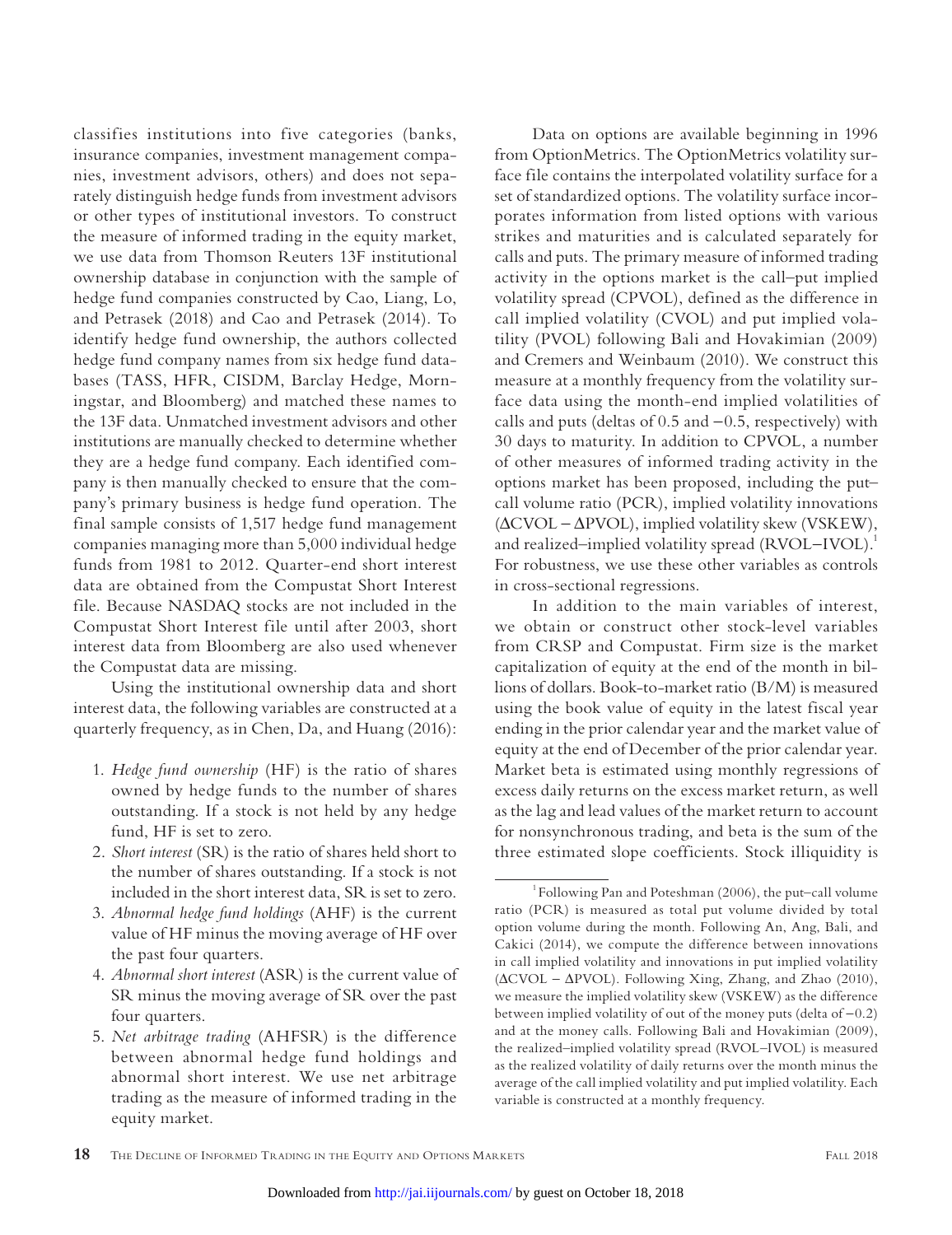measured following Amihud (2002) as the monthly average of the ratio of absolute daily return to dollar trading volume. Realized volatility (RVOL) is measured as the annualized standard deviation of daily returns over a given month. The momentum return is the cumulative 12-month return from month  $t - 12$  to month  $t - 1$ . In our multivariate analysis, we also use a measure of mispricing constructed by Stambaugh, Yu, and Yuan (2015). This variable takes on values from 0 to 100 and represents the degree that a stock is over- or underpriced based on 11 documented return anomalies.<sup>2</sup> Riskadjusted monthly returns (alphas) are measured using a regression of daily excess returns within a given month on the Fama and French (2015) five-factor model (FF5).<sup>3</sup> The monthly alpha is defined as the sum of the estimated intercept and residual across all days within the month.

The sample period is from January 1996 to December 2012 based on the intersection of the data on informed trading in each market. The final sample consists of NYSE, AMEX, and NASDAQ common stocks. At the end of each quarter, stocks with a share price of less than \$5 and market capitalization below the 20th percentile of NYSE firms are excluded from the sample. All explanatory variables are winsorized on both ends of the distribution at the 1% level to mitigate the influence of extreme observations in the data.

Exhibit 1 reports cross-sectional and time-series summary statistics for the main variables. First, we compute the mean and standard deviation for each variable over the cross section at the end of each month, and then report the time-series average of each statistic in Panel A. On average, across the monthly cross sections, the mean value of AHFSR (CPVOL) is 0.14% (-0.73%). The average stock has a market capitalization of \$7.26 billion, B/M of 0.51, and market beta of 1.15. The average number of stocks in the sample in a given month is 1,533. The average cross-sectional correlation between the informed trading measures (untabulated)

## **E x h i b i t 1 Summary Statistics for the Main Variables**

|                  | Mean    | <b>SD</b> |
|------------------|---------|-----------|
| <b>AHFSR</b>     | 0.14    | 3.32      |
| <b>CPVOL</b>     | $-0.73$ | 5.35      |
| <b>PCR</b>       | 0.37    | 0.24      |
| <b>RVOL-IVOL</b> | $-1.73$ | 13.23     |
| ΔCVOL-ΔPVOL      | 0.01    | 7.00      |
| <b>VSKEW</b>     | 6.05    | 7.52      |
| <b>Size</b>      | 7.26    | 15.52     |
| B/M              | 0.51    | 0.36      |
| Beta             | 1.15    | 1.18      |
| Illiquidity      | 0.34    | 0.54      |
| <b>RVOL</b>      | 40.95   | 19.55     |
| Return $(\% )$   | 1.08    | 10.56     |
| Momentum $(\% )$ | 20.63   | 48.17     |
| Mispricing       | 48.42   | 12.80     |
| Number of Stocks | 1,533   | 107       |

#### Panel B: Time-Series Statistics for Aggregate Measures of Informed Trading

|                                        | AR(1) | Mean    | <b>SD</b> |
|----------------------------------------|-------|---------|-----------|
| AHFSR                                  | 0.76  | 0.18    | 0.40      |
| <b>CPVOL</b>                           | 0.28  | $-0.64$ | 0.76      |
| Pearson Correlation<br>(AHFSR & CPVOL) |       | 0.37    |           |
| No. of Quarterly Observations          |       | 68      |           |
|                                        |       |         |           |

*Notes: For each variable in Panel A, the mean and standard deviation are first computed over the cross section at the end of each month and then averaged across the monthly time series. Measures of informed trading include net arbitrage trading (AHFSR), call–put implied volatility spread (CPVOL), put–call volume ratio (PCR), realized–implied volatility spread (RVOL–IVOL), spread in call and put implied volatility innovations (*∆*CVOL* - ∆*PVOL), and implied volatility skew (VSKEW). Other stock characteristics include market capitalization in billions of dollars (size), book-to-market ratio (B/M), market beta, Amihud (2002) illiquidity, realized volatility (RVOL), 1-month return, cumulative 12-month return (momentum), and the Stambaugh, Yu, and Yuan (2015) mispricing measure. The last line in Panel A reports the mean and standard deviation of the number of stocks in the sample each month. Panel B reports statistics for the time series of aggregate measures of informed trading (AHFSR and CPVOL). These aggregate measures are computed as the value-weighted average values of AHFSR and CPVOL, respectively, across all stocks at the end of each quarter. The panel includes the mean, standard deviation, and first-order quarterly autocorrelation coefficient for each aggregate measure, the time-series Pearson correlation coefficient between the two measures, and the number of quarterly observations. The sample period is from January 1996 to December 2012.*

<sup>&</sup>lt;sup>2</sup>We use the data on mispricing of individual stocks from Robert Stambaugh's website: http://finance.wharton.upenn. edu/~stambaug/. The 11 return anomaly variables are net stock issues, composite equity issues, accruals, net operating assets, asset growth, investment-to-assets, distress, O-score (probability of bankruptcy), momentum, gross profitability, and return on assets.

<sup>3</sup> Factor model data are obtained from Kenneth French's website: http://mba.tuck.dartmouth.edu/pages/faculty/ken.french/ data\_library.html.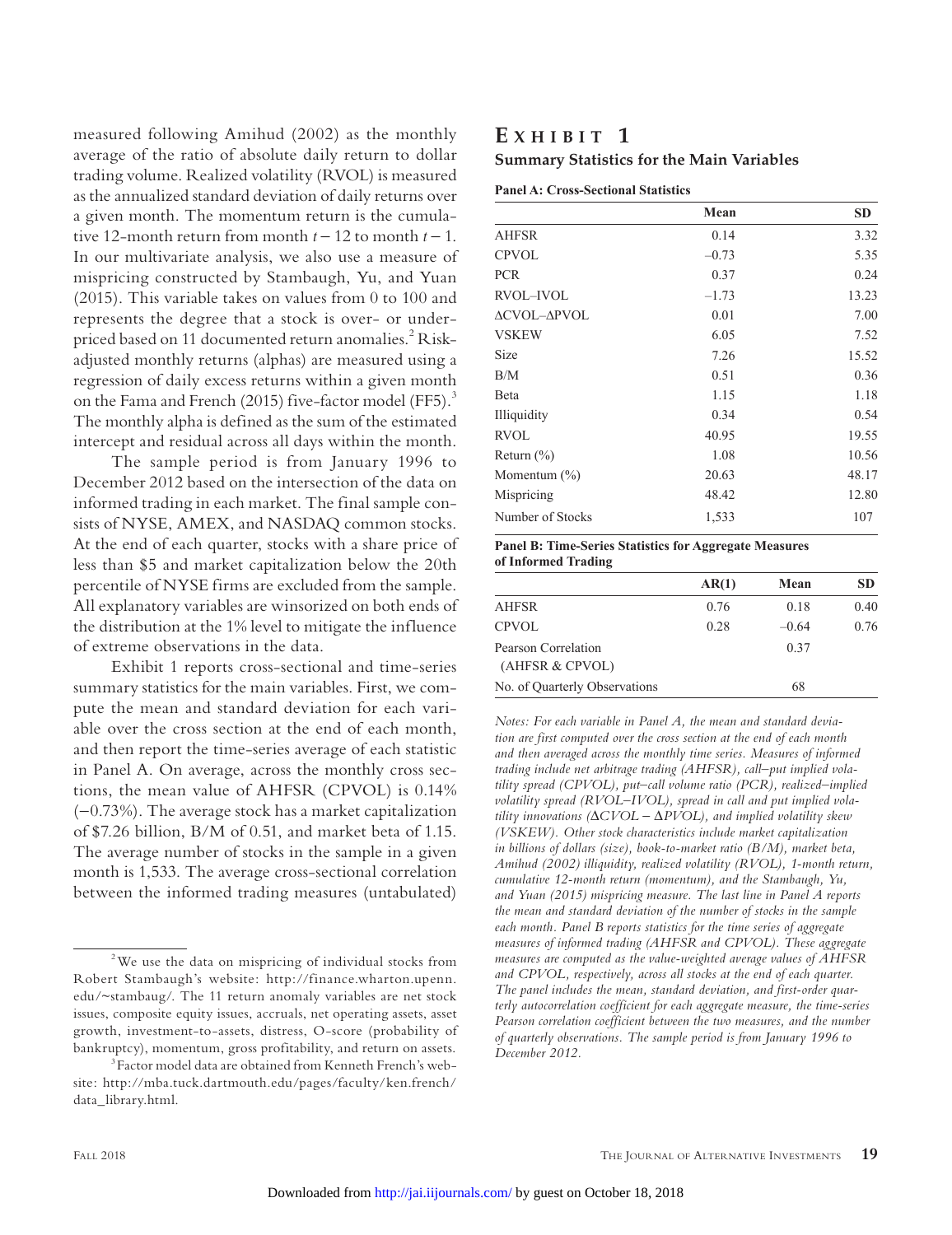is positive, but it is economically insignificant at only 0.011.

In Panel B of Exhibit 1, we report statistics on aggregate measures of informed trading. Later in the article, we use these measures to investigate the time-series predictive power of informed trading in the equity and options markets. Each aggregate measure is computed as the value-weighted average across all stocks at the end of each quarter. Aggregate AHFSR (CPVOL) has a quarterly autocorrelation coefficient of 0.757 (0.282). The time-series correlation between these two measures is 0.368 and is significant at the 1% level. Combined with the cross-sectional correlation results, this suggests that informed equity trading and informed options trading are more strongly related over time than they are in the cross section.

### **CROSS-SECTIONAL PREDICTABILITY**

## **Portfolio Sorting on Informed Trading Measures**

We begin the empirical analyses by using a portfolio sorting approach to demonstrate the predictive power of the two measures of informed trading. At the end of each month, all stocks with available data are ranked based on their values of AHFSR from the most recent quarter-end and sorted into quintiles. We perform a similar quintile sorting procedure separately based on month-end values of CPVOL. For each quintile portfolio, we compute a monthly time series of equal-weighted average returns, as well as the return difference between the highest and lowest quintiles (5–1). We also adjust for the risk exposure of each portfolio using the Fama and French (2015) five-factor model.4 Newey and West (1987) *t*-statistics are presented for the 5–1 portfolio with a maximum lag order of six months.

The univariate portfolio sorting results are presented in Exhibit 2. The first two columns report the results from sorting based on net arbitrage trading. On average, stocks with the lowest values of AHFSR have a monthly return of 0.636% during the next quarter, while stocks with the highest values of AHFSR have a

# **E x h i b i t 2**

| <b>Cross-Sectional Predictability of Informed Trading</b> |
|-----------------------------------------------------------|
| in the Equity and Options Markets: Univariate             |
| <b>Portfolio Sorting</b>                                  |

|                 |               | <b>AHFSR</b>     | <b>CPVOL</b>  |            |  |
|-----------------|---------------|------------------|---------------|------------|--|
| <b>Ouintile</b> | <b>Return</b> | <b>FF5</b> Alpha | <b>Return</b> | FF5 Alpha  |  |
|                 | 0.636         | $-0.227$         | 0.539         | $-0.418$   |  |
| 2               | 0.826         | $-0.067$         | 0.832         | $-0.104$   |  |
| 3               | 0.877         | $-0.066$         | 0.989         | 0.112      |  |
| 4               | 1.127         | 0.115            | 1.060         | 0.150      |  |
| 5               | 1.413         | 0.478            | 1.449         | 0.476      |  |
| $5 - 1$         | $0.777***$    | $0.705***$       | $0.910***$    | $0.894***$ |  |
| t-Stat          | (5.96)        | (5.44)           | (5.49)        | (5.20)     |  |
| Sharpe          | 0.439         | 0.414            | 0.539         | 0.542      |  |

*Notes: At the end of each month, all stocks with available data are sorted*  into quintile portfolios based on a measure of informed trading. In the first *two columns, stocks are sorted according to net arbitrage trading (AHFSR) from the most recent quarter-end. In the last two columns, stocks are sorted according to the spread between call and put implied volatilities (CPVOL). For each quintile portfolio, the exhibit reports the next month average raw return and risk-adjusted return (alpha) with respect to the Fama and French (2015) five-factor model. The row labeled "5–1" represents the difference in next-month average monthly raw return or risk-adjusted return between the highest and lowest quintile portfolios. Returns and alphas are reported in monthly percentage terms. Newey and West (1987)* t*-statistics, significance levels, and Sharpe ratios are given for the 5–1 portfolio. The sample period is from January 1996 to December 2012.*

\*\*\* *indicates significance at the 1% level.*

monthly return of 1.413%. The average monthly return spread is 0.777%, which is statistically significant with a *t*-statistic of 5.96. After risk adjusting using the FF5 factor model, the alpha of each quintile decreases relative to the respective average raw return. However, the average spread in monthly risk-adjusted returns between the extreme quintiles remains significant. The 5–1 portfolio has a FF5 alpha of 0.705% with a *t*-statistic of 5.44. The last two columns report the results from sorting based on the call–put implied volatility spread. Moving from the lowest to the highest quintile, average monthly returns increase from 0.539% to 1.449%. The average difference in equal-weighted returns between extreme quintiles is 0.910% per month with a *t*-statistic of 5.49. This difference persists after risk adjustment. The 5–1 portfolio has a FF5 alpha of 0.894% with a *t*-statistic of 5.20. Computing value-weighted average returns within each portfolio leads to similar conclusions (untabulated). The average monthly returns and alphas

<sup>4</sup> While not tabulated, the following results are robust to the computation of value-weighted average portfolio returns as well as risk-adjustment using the CAPM, Fama and French (1993) threefactor model, or Carhart (1997) four-factor model.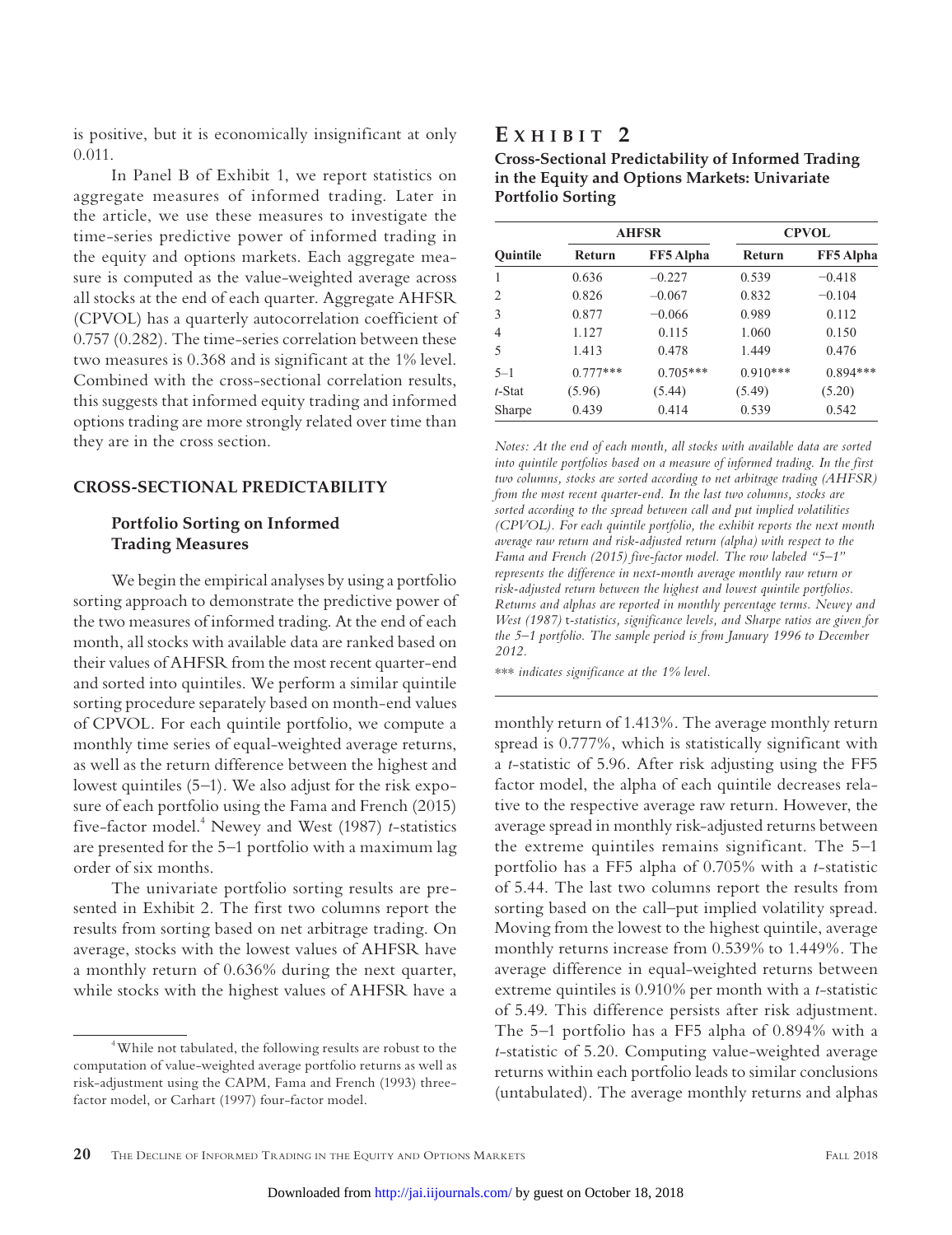| Fama and French (2015) Five-Factor Alpha |            |            |            |            |            |              |        |
|------------------------------------------|------------|------------|------------|------------|------------|--------------|--------|
|                                          | AHFSR(1)   | AHFSR(2)   | AHFSR(3)   | AHFSR(4)   | AHFSR(5)   | $AHFSR(5-1)$ | t-Stat |
| CPVOL(1)                                 | $-0.821$   | $-0.462$   | $-0.493$   | $-0.208$   | $-0.076$   | $0.745***$   | (3.48) |
| CPVOL(2)                                 | $-0.359$   | $-0.429$   | $-0.155$   | $-0.121$   | 0.526      | $0.885***$   | (5.29) |
| CPVOL(3)                                 | 0.130      | $-0.054$   | $-0.142$   | 0.195      | 0.527      | $0.397**$    | (2.08) |
| CPVOL(4)                                 | $-0.148$   | 0.190      | 0.012      | 0.115      | 0.623      | $0.771$ ***  | (3.99) |
| CPVOL(5)                                 | 0.200      | 0.422      | 0.377      | 0.567      | 0.798      | $0.598**$    | (2.47) |
| $CPVOL(5-1)$                             | $1.021***$ | $0.883***$ | $0.871***$ | $0.776***$ | $0.874***$ |              |        |
| t-Stat                                   | (4.11)     | (3.59)     | (4.35)     | (3.91)     | (3.77)     |              |        |

## **E x h i b i t 3 Cross-Sectional Predictability of Informed Trading in the Equity and Options Markets: Independent Portfolio Sorting**

*Notes: At the end of each month, all stocks with available data are sorted independently into quintile portfolios based on net arbitrage trading (AHFSR)*  from the most recent quarter-end. Stocks are also sorted independently into quintile portfolios based on the call–put implied volatility spread (CPVOL). *The exhibit reports the next-month Fama and French (2015) five-factor alphas for the 25 portfolios created by the intersection of the independent sorts. The row labeled "CPVOL(5–1)" represents the difference in risk-adjusted return between the highest and lowest CPVOL portfolios within each AHFSR portfolio. The column labeled "AHFSR(5–1)" represents the difference in risk-adjusted return between the highest and lowest AHFSR portfolios within*  each CPVOL portfolio. Alphas are reported in monthly percentage terms. Newey and West (1987) *t*-statistics and significance levels are given for the 5–1 *portfolios. The sample period is from January 1996 to December 2012.*

\*\* *and* \*\*\* *indicate significance at the 5% and 1% levels, respectively.*

of the value-weighted portfolios are generally lower relative to those of the equal-weighted portfolios, indicating the impact of smaller stocks in the equal-weighted portfolios. Nevertheless, the average return spreads are comparable in magnitude and statistical significance. The results of univariate portfolio sorting are consistent with prior findings in the related literature and demonstrate the economically and statistically significant predictive power of each measure of informed trading. The Sharpe ratios of the 5–1 portfolios are presented at the bottom of each panel. Based on this measure, the 5–1 portfolio formed on CPVOL appears to have better performance than that of the 5–1 portfolio formed on AHFSR in general.

Next, we examine the predictive ability of each measure of informed trading through an independent sorting approach. This procedure can determine if and how the explanatory power of informed trading in one market varies across values of informed trading in the other market. For this test, stocks are sorted independently at the end of each month into quintiles based on CPVOL and the most recent quarter-end value of AHFSR. The intersection of these two independent sorts creates 25 portfolios of stocks. Exhibit 3 reports FF5 risk-adjusted returns for each of the portfolios.

We find that AHFSR has significant explanatory power within each CPVOL quintile. In the column of AHFSR(5–1) portfolio returns, the return spread is smallest within the middle CPVOL quintile, but all spreads are statistically significant at the 5% level or less. Looking at the row of CPVOL(5–1) portfolio returns, CPVOL also has significant explanatory power within each AHFSR quintile. All risk-adjusted spreads are significant at the 1% level. These results are qualitatively similar when computing value-weighted rather than equal-weighted average returns, analyzing average monthly returns unadjusted for risk, and performing sequential double sorting (e.g., sort into quintiles based on CPVOL, and then within each quintile, sort based on AHFSR to create 25 portfolios). Thus, we do not find evidence of a distinct relationship between the crosssectional explanatory power of these two measures of informed trading.

## **Fama–MacBeth Cross-Sectional Regressions**

In this section, we use Fama and MacBeth (1973) regressions to investigate the explanatory power of net arbitrage trading and the call–put implied volatility spread while simultaneously controlling for asset pricing model factor loadings and stock characteristics associated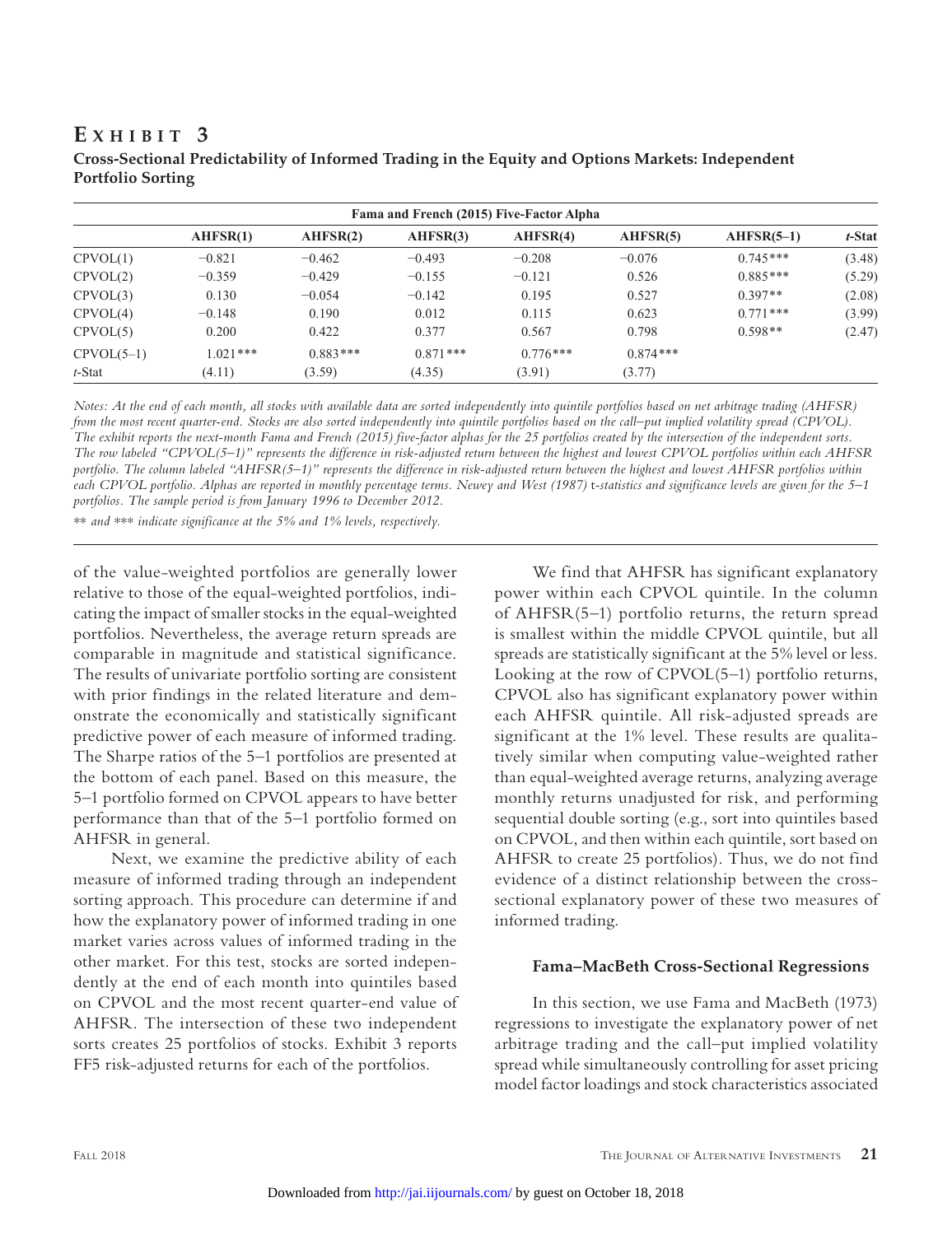with the cross section of future stock returns. In the first stage, we estimate monthly cross-sectional regressions of realized returns in month  $t + 1$  on values of AHFSR, CPVOL, and a vector of control variables  $(\tilde{X}_t)$  in month *t*. Specifically, the main cross-sectional model estimated at the end of each month is as follows:

$$
r_{i,i+1} = a_i + b_{1,i} A H F S R_{i,t} + b_{2,i} C P V O L_{i,t} + b'_{3,i} \tilde{X}_{i,t} + e_{i,i+1} (1)
$$

In the second stage, we calculate the time-series average of the cross-sectional regression coefficients. Newey and West (1987) standard errors are computed with six lags.

Exhibit 4 presents cross-sectional regression results using the monthly FF5 alpha as the dependent variable. We first estimate regressions with only one measure of informed trading (and controls for size, B/M, market beta, illiquidity, realized volatility, return reversal, momentum, and mispricing) to illustrate how the coefficient estimates on AHFSR and CPVOL change when both are included together. In the presence of controls for a number of other characteristics, both measures of informed trading have statistically significant crosssectional explanatory power when analyzed separately in Columns 1 and 2. In Column 3, the inclusion of both AHFSR and CPVOL simultaneously has almost no impact on the coefficient estimate and *t*-statistic of each variable. In terms of economic significance, one standard deviation increase in AHFSR and CPVOL increases the expected monthly risk-adjusted return by approximately 0.23% and 0.25%, respectively (using the coefficient estimates from Column 3 and the average cross-sectional standard deviations presented in Exhibit 1).

In untabulated analyses, we find that the estimates and corresponding *t*-statistics on the two measures of informed trading are generally robust to various specifications for the control variables. In particular, the results are qualitatively unchanged when the mispricing measure is excluded. One standard deviation increase in mispricing decreases the expected risk-adjusted return by approximately 0.18% per month using the coefficient estimates from Column 3. Therefore, even though the economic importance of this variable in explaining returns is comparable with that of AHFSR and CPVOL, the information conveyed in each market appears to be unrelated to this measure of mispricing. The coefficient estimate on mispricing, the lagged return, and firm size are statistically significant in all specifications.

Column 4 includes four additional measures of informed trading in the options market: the put–call ratio, realized–implied volatility spread, spread in call and put implied volatility innovations, and the implied volatility skew. Out of these five option market measures, only the coefficient estimates on VSKEW and CPVOL are statistically significant. Compared with the prior specifications, the coefficient on CPVOL is slightly diminished but still statistically significant at the 1% level. Importantly, even when all five measures of informed options trading are included in the regression, the coefficient estimate and *t*-statistic on AHFSR are relatively unaffected. The results suggest not only that the cross-sectional explanatory power of informed trading in each market cannot be explained by other stock characteristics or by a measure of mispricing, but also that the explanatory power of informed trading in the equity market is distinct from that of informed trading in the options market.<sup>5</sup>

## **INFORMED TRADING MEASURES IN THE CROSS SECTION**

This section examines differences between the cross-sectional explanatory power of informed trading in the equity market and in the options market. Given that all of the prior analyses focus on returns over one month, we first investigate the return predictability of AHFSR and CPVOL over longer horizons. Exhibit 5 presents quarterly and cumulative returns of bivariate portfolios formed on AHFSR and CPVOL. Stocks are sorted at the end of each month into quintiles based on CPVOL. Then, within each CPVOL quintile, stocks are sorted at the end of each month based on the value of AHFSR from the most recent quarter-end. Each AHFSR subquintile is combined across CPVOL quintiles into a single quintile, resulting in quintile portfolios of stocks with differences in AHFSR but nearly identical

<sup>&</sup>lt;sup>5</sup> In untabulated analyses, we find that these conclusions are robust to the use of monthly excess returns (unadjusted for risk) or Carhart (1997) four-factor alphas as the dependent variable as well as to the inclusion of controls for idiosyncratic return volatility, historical return skewness, stock turnover, total stock volume, total option volume, the call–put open interest ratio, stock price, total institutional ownership, and the degree of asymmetric information (measured as the probability of informed trading using data from Stephen Brown's website—http://scholar.rhsmith.umd.edu/ sbrown/pin-data).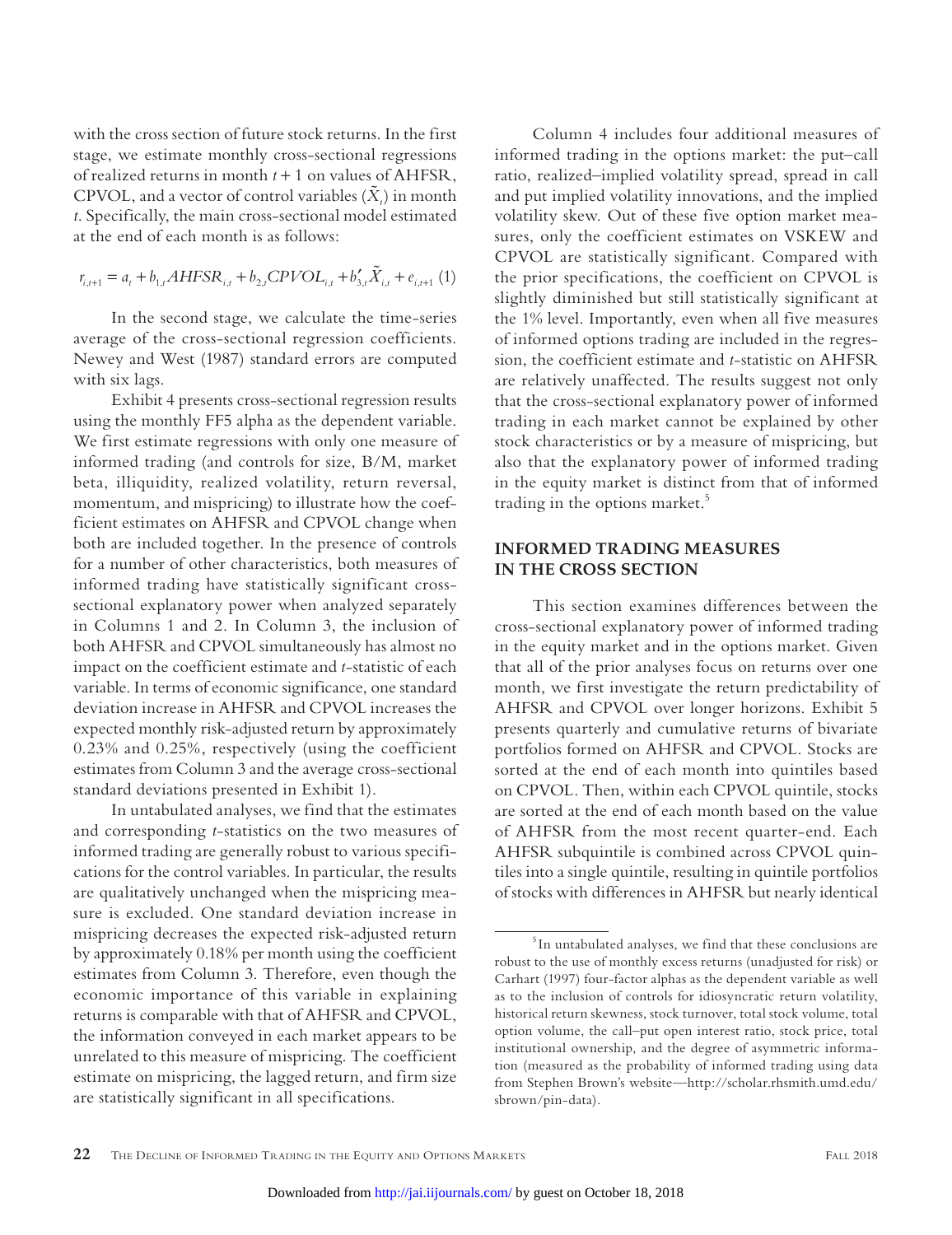# **E x h i b i t 4**

|                                     | Dependent Variable: Fama and French (2015) Five-Factor Alpha |             |             |             |  |  |
|-------------------------------------|--------------------------------------------------------------|-------------|-------------|-------------|--|--|
|                                     | (1)                                                          | (2)         | (3)         | (4)         |  |  |
| <b>AHFSR</b>                        | $0.071***$                                                   |             | $0.070***$  | $0.069***$  |  |  |
|                                     | (4.90)                                                       |             | (4.83)      | (4.78)      |  |  |
| <b>CPVOL</b>                        |                                                              | $0.047***$  | $0.046***$  | $0.035***$  |  |  |
|                                     |                                                              | (5.26)      | (5.21)      | (3.16)      |  |  |
| PCR                                 |                                                              |             |             | $-0.096$    |  |  |
|                                     |                                                              |             |             | $(-0.78)$   |  |  |
| $RVOL - IVOL$                       |                                                              |             |             | $-0.005$    |  |  |
|                                     |                                                              |             |             | $(-0.91)$   |  |  |
| $\triangle$ CVOL - $\triangle$ PVOL |                                                              |             |             | $-0.002$    |  |  |
|                                     |                                                              |             |             | $(-0.19)$   |  |  |
| <b>VSKEW</b>                        |                                                              |             |             | $-0.016**$  |  |  |
|                                     |                                                              |             |             | $(-2.20)$   |  |  |
| Mispricing                          | $-0.014***$                                                  | $-0.014***$ | $-0.014***$ | $-0.014***$ |  |  |
|                                     | $(-3.20)$                                                    | $(-3.13)$   | $(-3.12)$   | $(-3.24)$   |  |  |
| Log(Size)                           | $-0.089**$                                                   | $-0.084**$  | $-0.093**$  | $-0.071**$  |  |  |
|                                     | $(-2.39)$                                                    | $(-2.25)$   | $(-2.47)$   | $(-2.07)$   |  |  |
| Log(B/M)                            | 0.008                                                        | 0.012       | 0.004       | 0.027       |  |  |
|                                     | (0.12)                                                       | (0.19)      | (0.05)      | (0.41)      |  |  |
| Beta                                | 0.009                                                        | 0.000       | 0.010       | 0.008       |  |  |
|                                     | (0.13)                                                       | (0.00)      | (0.14)      | (0.11)      |  |  |
| Illiquidity                         | $-0.170$                                                     | $-0.158$    | $-0.170$    | $-0.157$    |  |  |
|                                     | $(-0.38)$                                                    | $(-0.36)$   | $(-0.39)$   | $(-0.36)$   |  |  |
| <b>RVOL</b>                         | 0.002                                                        | 0.002       | 0.002       | 0.004       |  |  |
|                                     | (0.43)                                                       | (0.39)      | (0.44)      | (0.67)      |  |  |
| Lag Return                          | $-0.028***$                                                  | $-0.026***$ | $-0.026***$ | $-0.026***$ |  |  |
|                                     | $(-3.80)$                                                    | $(-3.55)$   | $(-3.59)$   | $(-3.55)$   |  |  |
| Momentum                            | 0.001                                                        | 0.002       | 0.001       | 0.001       |  |  |
|                                     | (0.48)                                                       | (0.54)      | (0.49)      | (0.51)      |  |  |
| Adj. $R^2$                          | 0.028                                                        | 0.028       | 0.029       | 0.032       |  |  |

|  | Fama–MacBeth Regressions of Risk-Adjusted Returns on Measures of Informed Trading |
|--|-----------------------------------------------------------------------------------|
|  |                                                                                   |
|  |                                                                                   |

*Notes: This exhibit presents results from Fama–MacBeth cross-sectional regressions. The dependent variable is the risk-adjusted return or alpha in month*  t + *1. Monthly alphas are measured using a regression of daily excess returns within a given month on the Fama and French (2015) five-factor model. The monthly alpha is defined as the sum of the estimated intercept and residual across all days within the month. The primary explanatory variables are net arbitrage trading (AHFSR) and the call–put implied volatility spread (CPVOL). Control variables include the log of market capitalization in billions of dollars (Size), log of B/M, market beta (Beta), Amihud (2002) illiquidity, realized volatility (RVOL) in month t, realized return in month t (Lag Return), cumulative return from month*  $t - 12$  to month  $t - 1$  (Momentum), the Stambaugh, Yu, and Yuan (2015) mispricing measure, put-call volume *ratio (PCR), realized–implied volatility spread (RVOL*-*IVOL), spread in call and put implied volatility innovations (*∆*CVOL* - ∆*PVOL), and the*  implied volatility skew (VSKEW). The average adjusted R<sup>2</sup> is reported in the last row. Newey and West (1987) t-statistics are given in parentheses. The *sample period is from January 1996 to December 2012.*

\*\* *and* \*\*\* *indicate significance at the 5% and 1% levels, respectively.*

distribution of values of CPVOL. For example, the lowest AHFSR quintile portfolio is composed of stocks with the lowest values of AHFSR within each of the five CPVOL ranked quintiles. This approach allows us to isolate the explanatory power of each informed trading measure.

Panel A for Exhibit 5 shows that stocks with the highest values of AHFSR outperform stocks with the lowest values of AHFSR in the following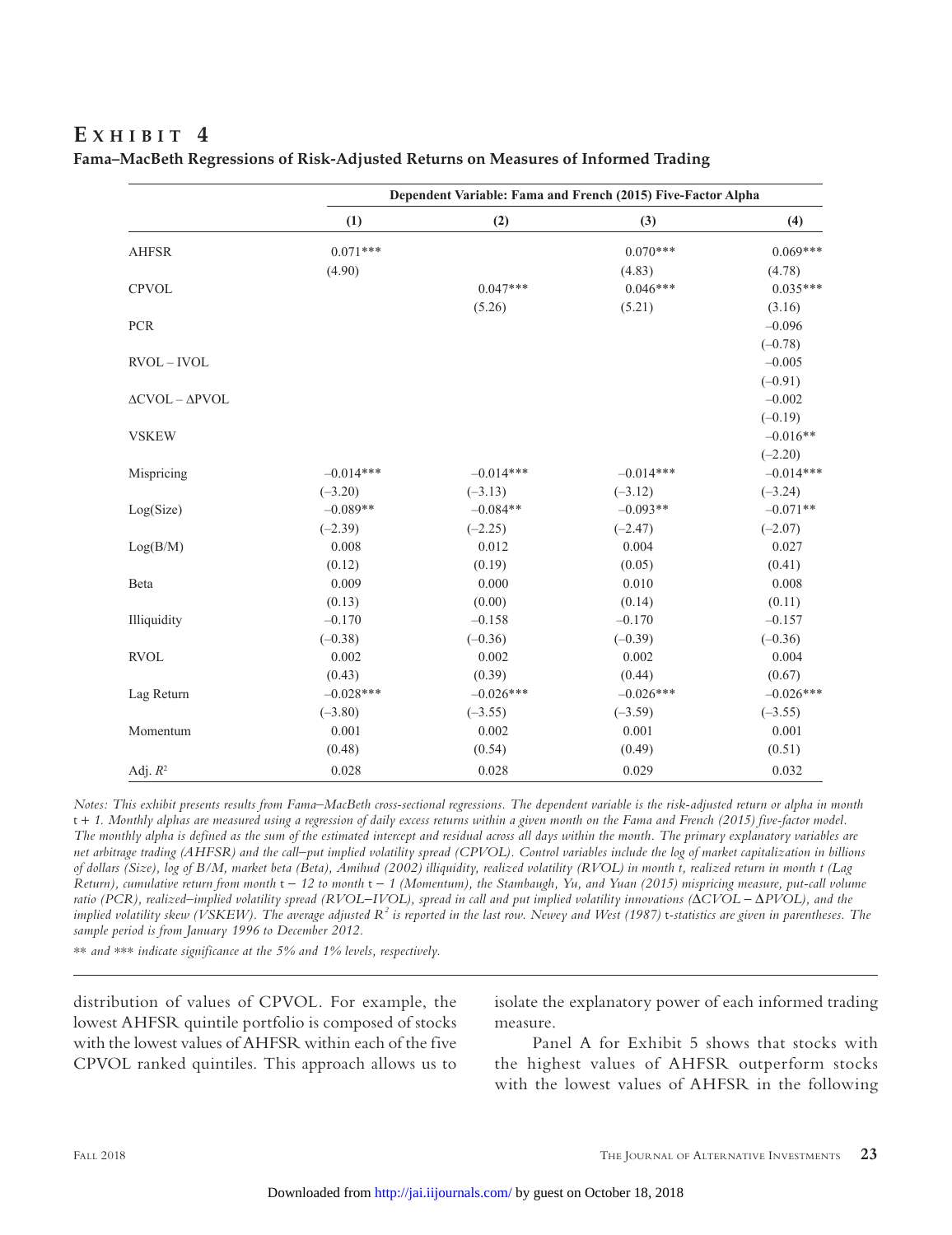# **E x h i b i t 5**

|                |                    |                                                           | <b>Quarterly Return</b> |                      | <b>Cumulative Return</b> |                    |                     |
|----------------|--------------------|-----------------------------------------------------------|-------------------------|----------------------|--------------------------|--------------------|---------------------|
| Quintile       | $t + 1$ to $t + 3$ | $t + 4$ to $t + 6$                                        | $t + 7$ to $t + 9$      | $t + 10$ to $t + 12$ | $t + 1$ to $t + 6$       | $t + 1$ to $t + 9$ | $t + 1$ to $t + 12$ |
|                |                    | Panel A: Portfolios Formed on AHFSR Controlling for CPVOL |                         |                      |                          |                    |                     |
| 1              | 2.323              | 2.751                                                     | 3.355                   | 3.573                | 4.915                    | 8.061              | 8.022               |
| $\overline{2}$ | 2.692              | 3.073                                                     | 3.193                   | 3.397                | 5.630                    | 8.707              | 8.612               |
| 3              | 2.768              | 2.953                                                     | 3.174                   | 3.212                | 5.625                    | 8.666              | 8.500               |
| 4              | 3.456              | 3.355                                                     | 3.497                   | 3.490                | 6.743                    | 10.219             | 10.100              |
| 5              | 3.965              | 3.675                                                     | 3.757                   | 3.638                | 7.381                    | 11.115             | 10.980              |
| $5 - 1$        | $1.642***$         | $0.923***$                                                | $0.402*$                | 0.065                | $2.466***$               | $3.055***$         | $2.957***$          |
| t-Stat         | (5.45)             | (4.35)                                                    | (1.92)                  | (0.32)               | (5.36)                   | (4.76)             | (4.53)              |
|                |                    | Panel B: Portfolios Formed on CPVOL Controlling for AHFSR |                         |                      |                          |                    |                     |
| 1              | 2.678              | 3.422                                                     | 3.622                   | 3.596                | 5.915                    | 9.388              | 9.400               |
| $\overline{2}$ | 2.744              | 2.971                                                     | 3.213                   | 3.205                | 5.584                    | 8.703              | 8.584               |
| 3              | 3.070              | 2.972                                                     | 3.131                   | 3.180                | 5.933                    | 8.972              | 8.842               |
| 4              | 3.066              | 3.072                                                     | 3.281                   | 3.479                | 6.073                    | 9.344              | 9.204               |
| 5              | 3.615              | 3.373                                                     | 3.728                   | 3.860                | 6.745                    | 10.297             | 10.128              |
| $5 - 1$        | $0.937***$         | $-0.048$                                                  | 0.106                   | 0.264                | $0.830**$                | $0.909**$          | 0.728               |
| t-Stat         | (4.84)             | $(-0.23)$                                                 | (0.55)                  | (1.61)               | (2.39)                   | (2.07)             | (1.63)              |

**Long-Term Return Predictability of Informed Trading in the Equity and Options Markets**

*Notes: At the end of each month, all stocks with available data are sequentially sorted into quintile portfolios based on measures of informed trading. In Panel A, stocks are sorted based on the call–put implied volatility spread (CPVOL). Then, within each CPVOL quintile, stocks are sorted into subquintiles based on net arbitrage trading (AHFSR) from the most recent quarter-end. Each AHFSR subquintile is combined across CPVOL quintiles into a single quintile. This approach creates quintile portfolios of stocks with differences in AHFSR but similar distributions of CPVOL. A similar procedure is performed in Panel B, except stocks are sorted first by AHFSR and then by CPVOL. For each quintile portfolio, the exhibit reports quarterly and cumulative returns over the next four quarters. The row labeled "5–1" represents the difference in return between the highest and lowest quintile portfolios. Returns* are reported in monthly percentage terms. Newey and West (1987) *t*-statistics and significance levels are given for the 5–1 portfolio. The sample period is *from January 1996 to December 2012.*

\**,* \*\**, and* \*\*\* *indicate significance at the 10%, 5%, and 1% levels, respectively.*

quarter. The return spread from month  $t + 1$  to  $t + 3$ is 1.642% and is statistically significant at the 1% level. The quarterly return spread decreases in the next three quarters but remains positive within each quarter and statistically significant through the third quarter when the return spread is 0.402% and significant at the 10% level. Thus, it appears that the information underlying informed trading in the equity market is slowly incorporated into prices over several months. The cumulative return spread also increases from 1.642% in the first quarter to 2.466% over the first two quarters and 3.055% over three quarters. This return spread remains significant for at least one year, indicating that the predictability is not due to temporary mispricing and does not reverse in the future.

We repeat the bivariate portfolio sorting procedure in Panel B of Exhibit 5 to create portfolios based on CPVOL while controlling for AHFSR. In Panel B,

stocks with the highest values of CPVOL outperform stocks with the lowest values of CPVOL over the next three months. The return spread from month  $t + 1$  to  $t + 3$  is 0.937%. However, the quarterly return spread is no longer significant within each of the following three quarters. Although the cumulative return spread is statistically significant for up to nine months, it is smaller relative to the immediate three-month return. These results indicate that the information conveyed through the options market is reflected in stock prices relatively quickly. Thus, while AHFSR and CPVOL both contain information about the cross section of returns in the following month, the nature of the return predictive power of the two measures seems to differ over longer time horizons.

Finally, we use portfolio sorting to evaluate the patterns of average stock characteristics within quintiles in order to evaluate how these attributes are related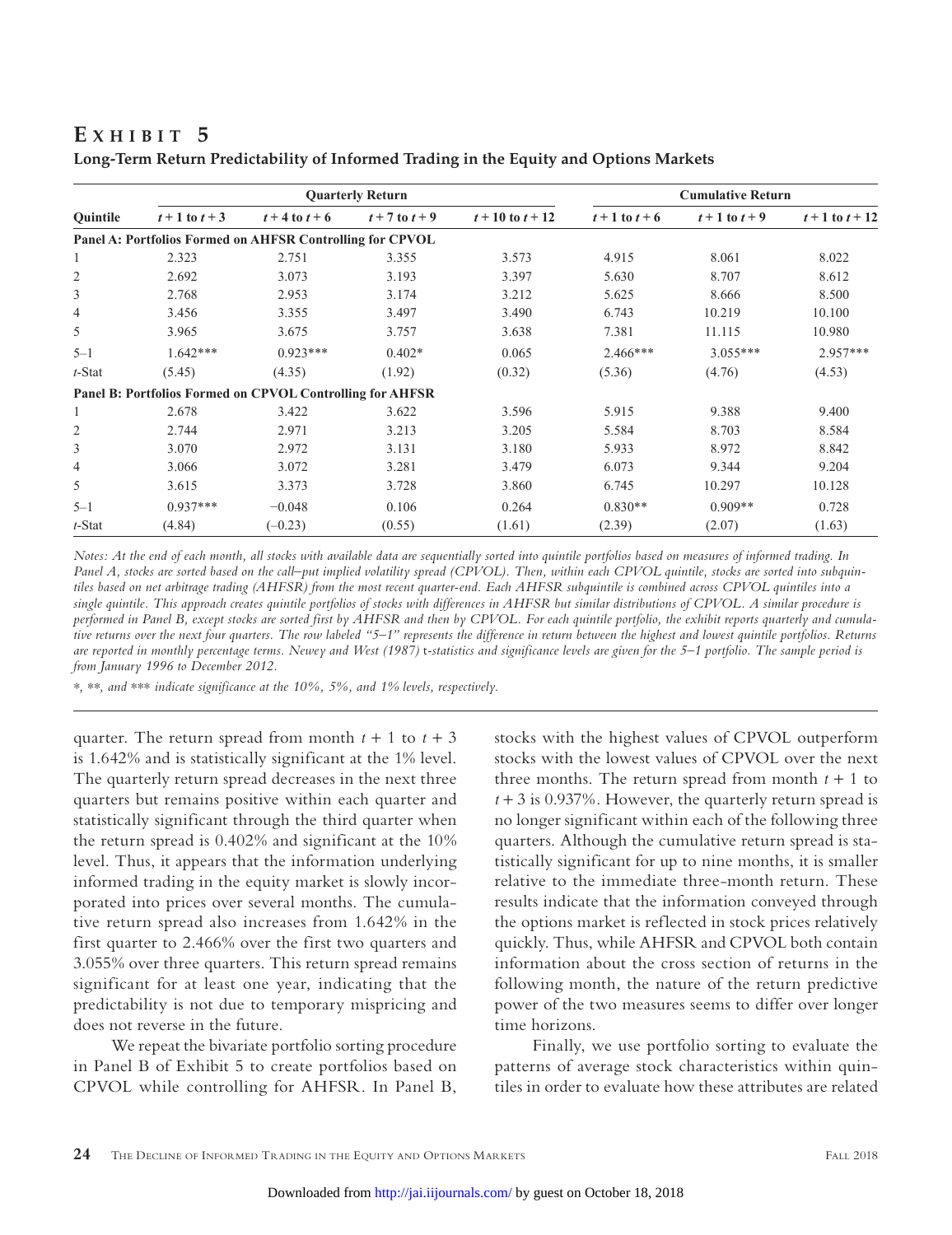to informed trading in each market. These results are left untabulated for brevity. We first perform a univariate sort based on one informed trading measure and examine the average value of the other informed trading measure within each quintile. When sorting stocks into quintiles according to AHFSR, each quintile appears to have similar values of CPVOL on average, and the distribution of average values is very small relative to the sample cross-sectional standard deviation of CPVOL. We reach similar conclusions when sorting stocks into quintiles according to CPVOL and evaluating average values of AHFSR within each quintile. These results further reinforce the inference that the measures of informed trading are not strongly related in the cross section, and they are consistent with the previous results demonstrating little overlap in the explanatory power of each measure for future returns.

Next, we evaluate the contemporaneous relationship between informed trading in one market and other stock characteristics by employing the bivariate portfolio sorting approach used in Exhibit 5 in order to control for the impact of informed trading activity in the other market. Informed equity and options demand exhibit similar relationships to some of the variables examined. For both AHFSR and CPVOL, the mispricing measure of Stambaugh, Yu, and Yuan (2015) follows a U-shaped pattern moving from the lowest to highest quintile. Because the mispricing measure is supposed to capture the extent of overpricing according to various return anomalies, the fact that the mispricing measure does not monotonically increase with either measure of informed trading would suggest that the return predictability of informed trading activity is not directly related to the return anomalies underlying the mispricing measure. This is consistent with our findings in Exhibit 4. Firm size and stock price follow inverted U-shaped patterns across each set of quintiles, and the realized volatility over the past month follows a U-shaped pattern across each set of quintiles. This indicates that more extreme values of AHFSR and CPVOL are associated with firms with lower market capitalization, lower stock price, and higher volatility.

Despite these similarities, the two measures of informed trading are related differently to certain stock characteristics. Stock illiquidity is lower on average within the extreme AHFSR quintiles, while the reverse is true for the CPVOL quintiles, indicating that informed traders prefer to use options when the stock is relatively

illiquid. Monthly raw returns, risk-adjusted returns, and momentum returns follow U-shaped patterns across the informed equity demand quintiles, with the highest quintile having the highest values for each return type. This suggests that informed traders in the equity market take larger directional bets (both long and short) on stocks with better past performance. Across the informed options demand quintiles, however, the risk-adjusted returns and monthly returns all decrease monotonically with CPVOL, indicating a negative relationship between informed options trading and past monthly returns. Conversely, momentum follows a U-shaped pattern across the CPVOL quintiles, so this relationship between informed options trading and past returns appears to differ depending on the recency of the return information. There do not appear to be any distinct patterns for B/M or market beta across the portfolios. Finally, institutional ownership tends to be greater for stocks with extreme values of AHFSR, while the reverse is true for stocks with extreme values of CPVOL.

To summarize, while informed equity trading and informed options trading tend to be similarly related in the cross section to contemporaneous measures of mispricing, size, price, and volatility, the two measures exhibit significantly different relationships to institutional ownership and past performance. Stocks with the greatest demand from informed traders in the equity market tend to have better past performance in the cross section, while stocks with the greatest demand from informed traders in the options market tend to have worse past performance in the cross section.

### **TIME-SERIES PREDICTABILITY**

This section explores the information content of informed equity trading and informed options trading in a time-series setting. Given the ability of the informed trading measures to predict cross-sectional differences in returns, we test whether the informed trading in the equity and options markets have any ability to predict equity returns through time. Specifically, we evaluate the ability of aggregate measures of informed demand in each of these markets to predict future returns of welldiversified portfolios. Because our measure of informed equity trading depends on holdings data that are updated quarterly, our time-series analyses are performed at a quarterly frequency. Aggregate measures of informed equity and informed options trading are computed as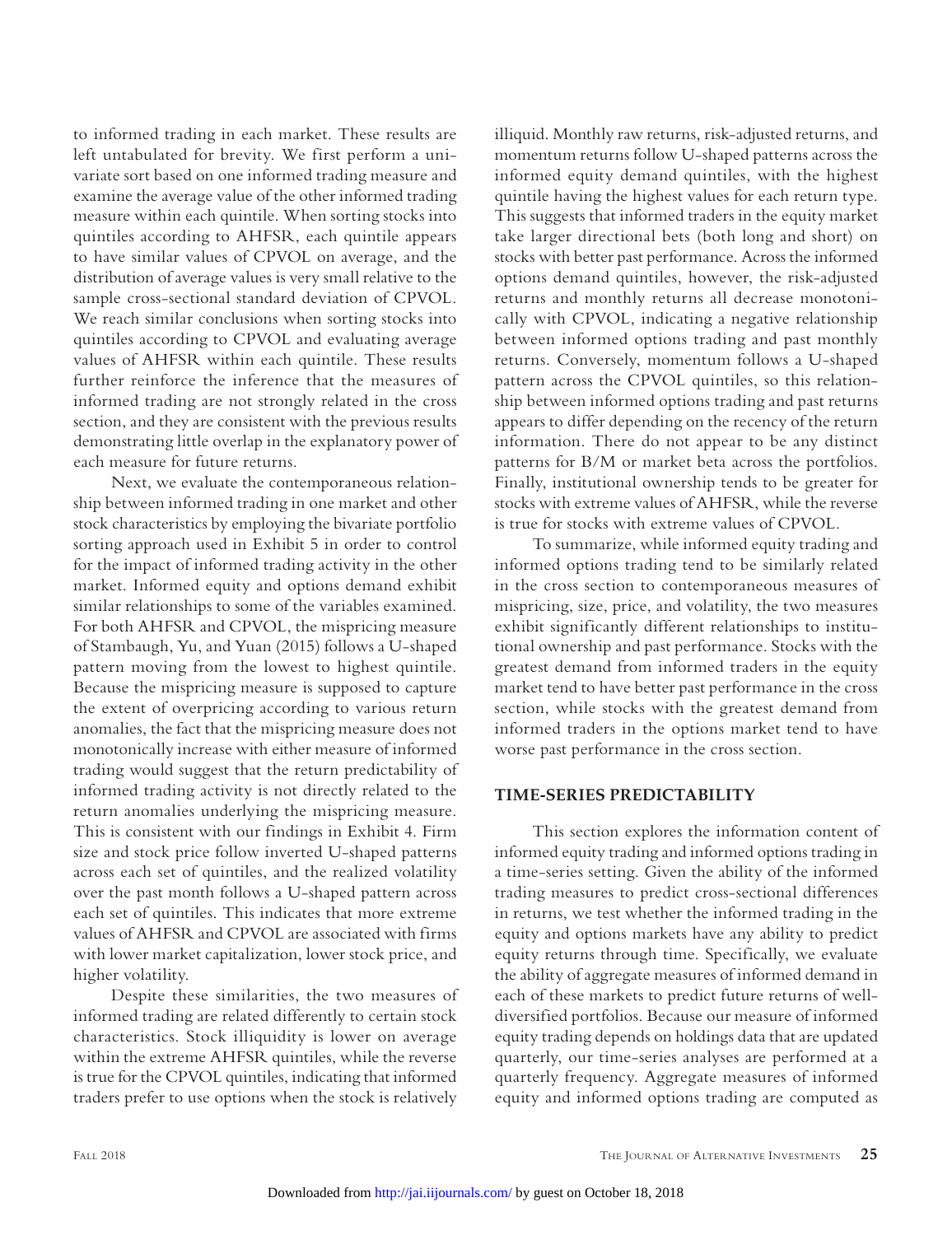# **E x h i b i t 6**

**Forecasting Quarterly Market Returns Using Aggregate Measures of Informed Trading**

|              | Dependent Variable: Sample Average Return |            |          |            |  |
|--------------|-------------------------------------------|------------|----------|------------|--|
|              | (1)                                       | (2)        | (3)      | (4)        |  |
| <b>AHFSR</b> | 3.322                                     |            |          | 2.698      |  |
|              | (0.91)                                    |            |          | (0.79)     |  |
| CPVOL        |                                           | $4.077***$ |          | $3.771***$ |  |
|              |                                           | (3.11)     |          | (2.96)     |  |
| DivYld       |                                           |            | $1.665*$ | 0.932      |  |
|              |                                           |            | (1.83)   | (1.52)     |  |
| Adj. $R^2$   | 0.004                                     | 0.084      | 0.035    | 0.084      |  |

*Notes: This exhibit presents results from time-series regressions of the excess market return in quarter t* + *1 on aggregate measures of informed trading in the equity market (AHFSR), informed trading in the options market (CPVOL), and the annualized dividend yield in quarter t. The excess market return is measured as the value-weighted average quarterly excess return across all stocks in the sample. Aggregate informed equity and options trading are measured as the value-weighted averages of each variable across all stocks in the sample. The adjusted*  $R^2$  *is reported in the last row. Newey and West (1987)* t*-statistics are given in parentheses. The sample period is from January 1996 to December 2012.* \**, and* \*\*\* *indicate significance at the 10% and 1% levels, respectively.*

the value-weighted average of AHFSR and CPVOL, respectively, across all stocks in the sample at the end of

each quarter. In Exhibit 6, we use aggregate AHFSR and aggregate CPVOL to forecast excess market returns, measured as the value-weighted average quarterly return across all stocks in our sample. As an additional explanatory variable, we also include the S&P 500 Index dividend yield, a well-known predictor of market returns. We first estimate a regression of the quarterly excess market return on each aggregate measure of informed trading separately. Both aggregate measures of informed demand are positively related to the market return in the following quarter. However, the coefficient estimate for AHFSR is insignificant, whereas the estimates for CPVOL are significant at the 1% level. Consistent with the prior literature, we also find a positive and significant relationship between the lagged dividend yield and the quarterly market return. In the last column of each panel, we include all three of these explanatory variables simultaneously. Compared with the univariate regressions, the magnitude and *t*-statistic of each coefficient are smaller. Nevertheless, aggregate CPVOL continues to have significant predictive power at the 1% level, whereas the coefficients on aggregate AHFSR and the dividend

yield are both insignificant. We find qualitatively similar results using the CRSP Value-Weighted Index and the S&P 500 as alternative market proxies. Our results indicate that the predictive power of informed options trading dominates that of informed equity trading and the dividend yield.

In untabulated analyses, we also examine the predictive power of the aggregate informed trading measures for the quarterly returns of quintile portfolios formed based on a measure of informed trading. This analysis can provide insight into whether the predictive power of aggregate informed trading differs across the various levels of demand from these traders. First, we sort stocks into quintiles at the end of each quarter based on AHFSR and compute the value-weighted quarterly return time series for each portfolio. Then, we regress each quintile portfolio excess return on aggregate informed options demand measured at the end of the prior quarter. The coefficient estimate is positive and significant at the 1% level in all cases. The magnitude of the coefficients is reduced somewhat as we move from the lowest to the highest quintile, but this pattern is not particularly strong. When we add aggregate informed equity demand as an additional control, the coefficient is positive but is much closer to zero and always statistically insignificant.

We repeat this analysis using quintile portfolios formed based on CPVOL. When we regress these portfolio excess returns on aggregate informed equity demand, the coefficient estimates are monotonically decreasing as we move from the lowest to the highest quintile, but none of these estimates are statistically significant. When aggregate CPVOL is included, we continue to find significant predictive power across all quintile portfolios. Overall, the results in this section suggest that the aggregate demand from informed traders in the options market can predict average returns both at the market level as well as the portfolio level (regardless of which informed trading measure is used to construct these portfolios). We find no evidence that the aggregate demand from informed equity traders has significant time-series predictive power.<sup>6</sup>

<sup>6</sup> In general, our conclusions from the time-series analyses are qualitatively similar when using equal-weighted averages rather than value-weighted averages, portfolio-level averages rather than aggregate averages, or monthly frequency rather than quarterly frequency.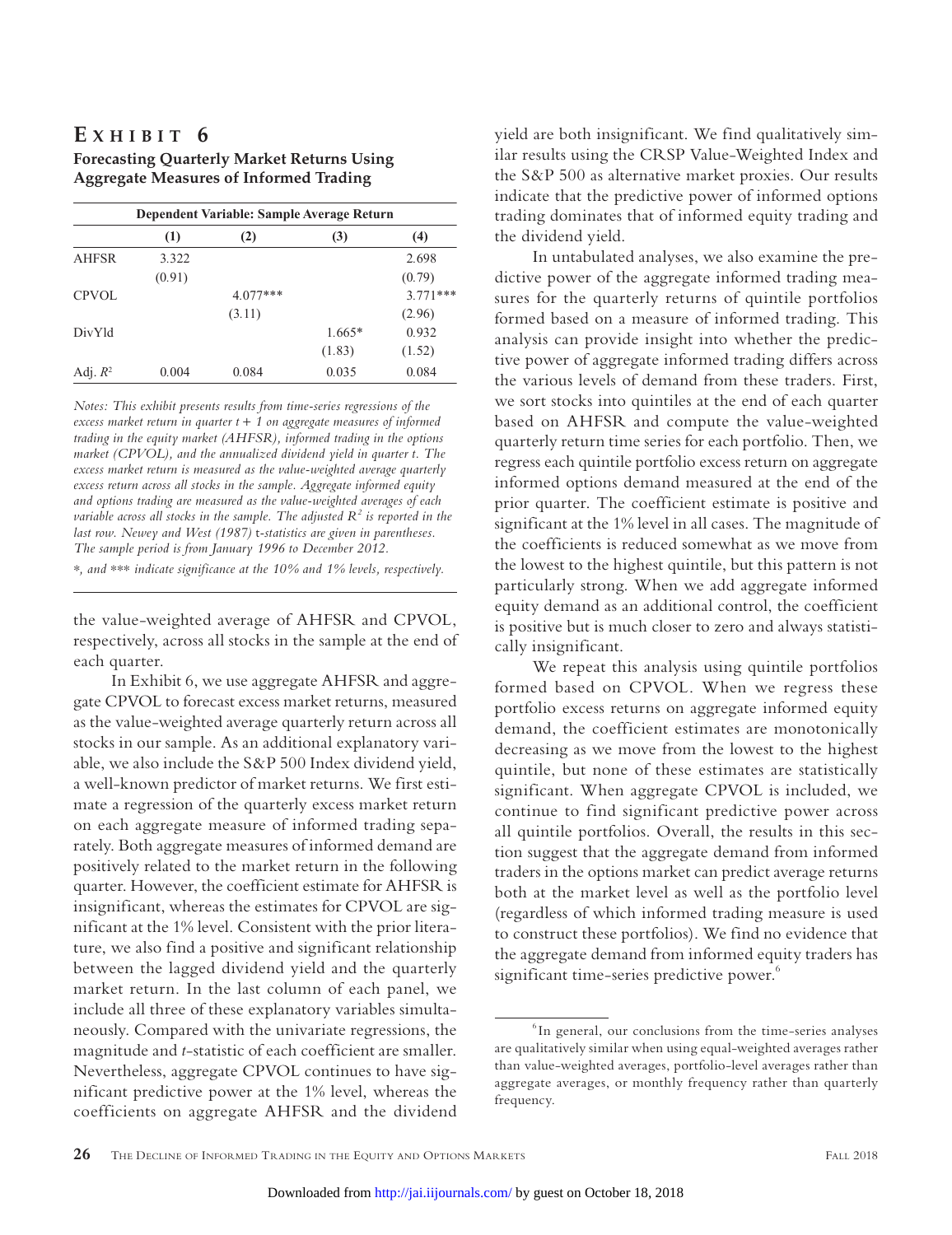# **E x h i b i t 7 Risk-Adjusted Returns**







*Notes: Panel A contains the rolling 60-month alpha from regressing the excess return of the HFRI Equity Hedge Total Index on the Fama and French (2015) five-factor model. Panel B contains the rolling 60-month FF5 alphas of the excess returns of the spread portfolios formed by sorting stocks based on informed equity trading or informed options trading. Excess returns are formed using the one-month T-bill rate.*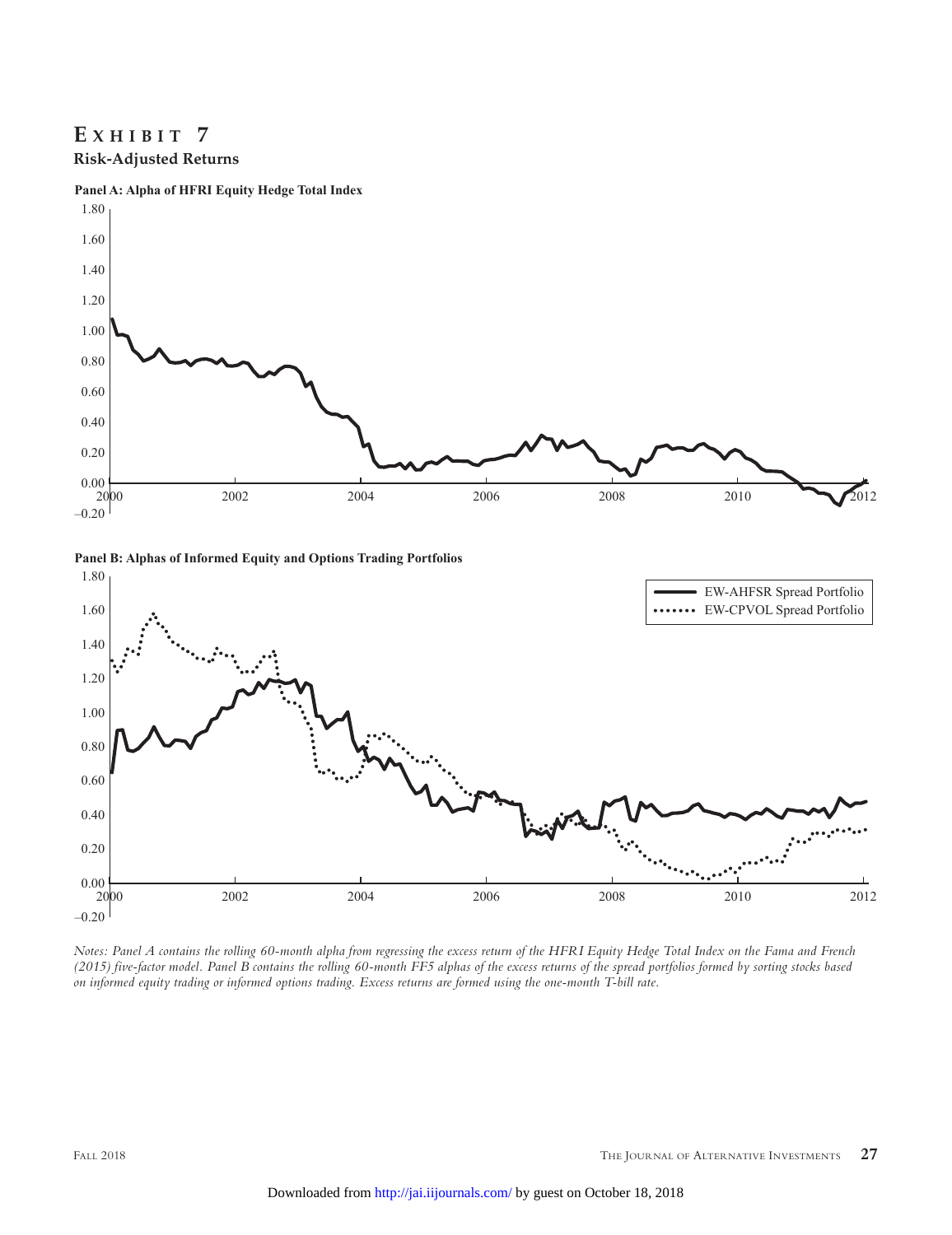## **THE VALUE OF INFORMED TRADING OVER TIME**

Our previous results highlight the importance of informed trading for generating alpha over our sample period. In this section, we explore the time variation in the importance of informed trading. Panel A of Exhibit 7 contains 60-month rolling alphas for the excess returns of equity hedge funds over our sample period. The obvious downward trend in hedge fund alphas is highly correlated with the downward trend in the 60-month rolling FF5 alphas for the spread portfolios formed by sorting stocks by either measure of informed trading displayed in Panel B. The correlations of the informed equity and options spread portfolio alpha series with the equity hedge fund alphas are 0.79 and 0.85.

In Exhibit 2, the average returns over the full sample for the AHFSR and CPVOL spread portfolios are 0.78% and 0.91%, respectively. When we split the sample into the three periods of 1996 to 2000, 2001 to 2006, and 2007 to 2012, we find a declining pattern in the average returns of both portfolios. For the AHFSR spread portfolio, the returns decrease from 1.19% in the earliest period to 0.73% and then to 0.48% in the following periods. The CPVOL spread portfolio exhibits more dramatic declines, moving from 1.73% to 0.87% and then to 0.27% across the three subperiods. The decline in both raw and risk-adjusted returns of the spread portfolios indicates that the informed trading measures are producing less relevant information for picking stocks that generate a higher return.

Not only does the value of informed trading fall across time for generating raw or risk- adjusted returns, but the ability of informed trading to explain the cross section of alpha also diminishes through time. Column 3 of Exhibit 4 contains the full-sample average coefficients for AHFSR (0.070) and CPVOL (0.046) in the regression of firm-level alphas on the two measures of informed trading. Across the three subsamples mentioned, the coefficient on AHFSR falls from 0.088 to 0.067 and the coefficient on CPVOL falls from 0.066 to 0.016. The coefficients are significant in all subperiods, but the decrease across the three subperiods indicates that less of the cross-sectional differences in alphas can be explained by the informed trading measures in more recent years.

#### **CONCLUSION**

We investigate the informational content of informed equity trading and informed options trading in both a cross-sectional and a time-series setting. After documenting that net arbitrage trading in the equity market and the call–put implied volatility spread from the options market both have predictive power for crosssectional variation in next month stock returns, we demonstrate that the explanatory power of each variable is essentially unaffected by controlling for the other variable, and that each variable has explanatory power across all values of the other variable. We find no evidence of an economically significant cross-sectional correlation between informed equity trading and informed options trading. Furthermore, we show that informed equity trading and informed options trading differ in their long-term predictive ability as well as their association with past performance. In time series, the correlation between informed trading in each market is more positive. However, informed options trading performs significantly better than informed equity trading when forecasting future market and portfolio excess returns.

These results illustrate important differences in the information conveyed through informed trading activity in the equity market and in the options market. Our subsample analysis indicates that although informed trading in the equity and options markets is significant across time, the value of the information content in informed trading has continually decreased. The correlation between the decline in hedge fund alphas and the decline in alphas of portfolios formed using informed trading measures is noteworthy, but we leave to future research the exploration of the causes of these declines and whether that correlation is causal.

#### **ACKNOWLEDGMENT**

We thank Gregory Brown, Jeremiah Green, and Stephen Lenkey for their valuable comments and suggestions.

#### **REFERENCES**

Amihud, Y. 2002. "Illiquidity and Stock Returns: Cross-Section and Time-Series Effects." *Journal of Financial Markets*  5: 31–56.